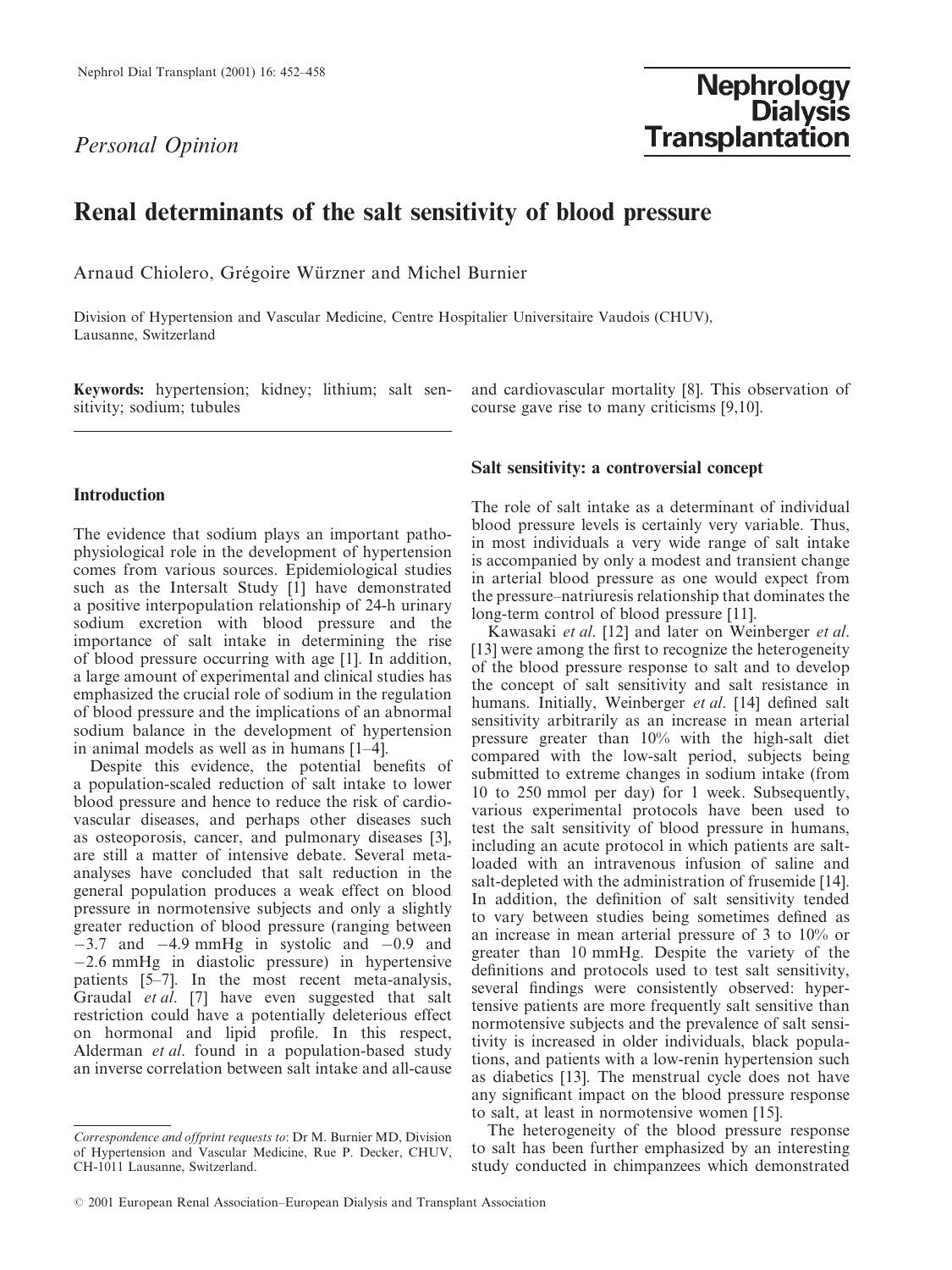that salt added progressively to the diet during 20 months causes a significant rise in systolic, mean, and diastolic blood pressures. The strength of this study is that in a control group from the same colony reared under exactly the same conditions except for a lowsodium diet, blood pressure did not rise. Moreover, the blood pressure changes reversed completely after cessation of salt. Most interestingly, some animals exhibited a large blood pressure increase on a high-salt diet whereas others had only a small or no rise in blood pressure. These observations clearly suggest that individual, possibly genetic, factors also modulate the effect of salt on blood pressure [16].

In recent years, several important questions have been raised regarding the validity of this clinical concept. The first concerns the arbitrary dichotomization of the population. The salt-induced changes in blood pressure with salt are in fact normally distributed and hence there is no evidence for a bimodal distribution, and a salt-sensitive population cannot be clearly defined. The second major criticism regards the reproducibility of the determination of salt sensitivity [17,18]. Thus, whereas Campese *et al.* [19] maintain that salt sensitivity is not a random, but a reproducible and persistent phenomenon over time when assessed according to rigorous protocols, Zoccali et al. [20] found that the determination of salt sensitivity has a rather low reproducibility. Finally, several technical aspects of the procedure itself have been questioned, including the duration of the changes in salt intake and the adequacy of the method used to measure blood pressure. In this respect, it has been suggested that

acute changes in sodium balance may not adequately reflect the situation obtained with long-term changes in sodium intake and that ambulatory blood pressure monitoring could be a more reliable way of measuring the salt-induced changes in blood pressure  $[21-23]$ .

#### Renal determinants of salt sensitivity

Guyton [11] first described in dogs the pressurenatriuresis curve, which reflects the relationship between salt balance and systemic blood pressure in normal and pathological conditions. According to his hypothesis, the pressure–natriuresis curve has always to be affected in hypertension whatever the cause initiating the hypertensive process [11]. This underlines the prominent role of water and sodium excretion by the kidneys in determining the long-term level to which blood pressure is regulated. Kimura and Brenner [24] have extended this approach and described the various pressure–natriuresis curves in sodium-sensitive and sodium-resistant forms of secondary hypertension. In addition, they proposed three major renal mechanisms leading to the development of hypertension: an increased pre-glomerular vascular resistance, a decrease in whole kidney ultrafiltration, and an increase in tubular sodium reabsorption. They suggest that preglomerular vasoconstriction leads to a salt-resistant hypertension whereas a reduced nephron mass and alterations of renal sodium handling result in the development of salt-sensitive forms of hypertension (Figure 1). More recently, Johnson and Schreiner [25]

# Sodium sensitivity and glomerular hypertension



Fig. 1. Hypothetic renal mechanisms of salt sensitivity and their potential implications for intraglomerular pressure. Adapted from ref [24].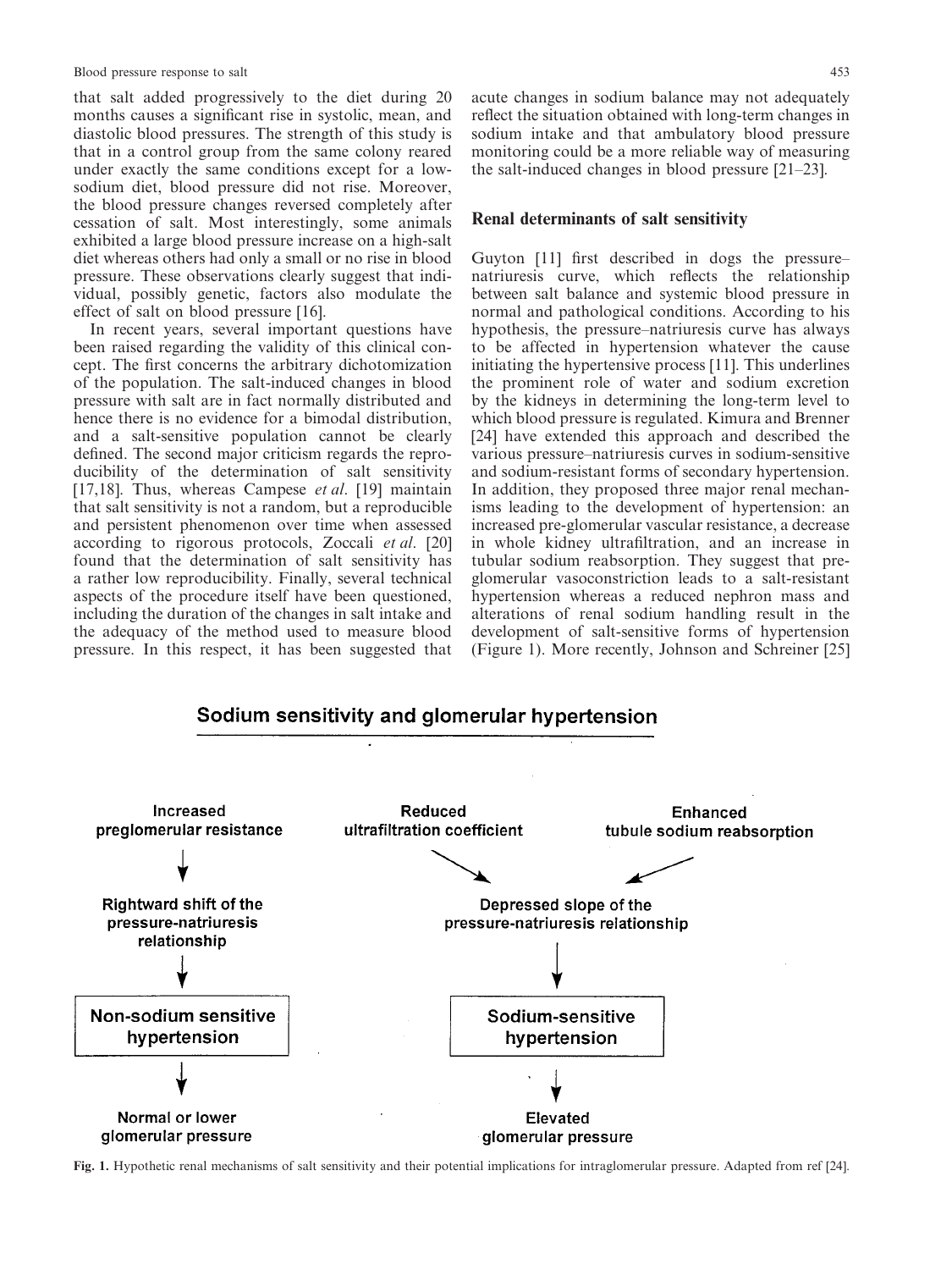454

have emphasized the role of microvascular injury and tubulointerstitial fibrosis in the development of salt-sensitive hypertension by shifting the pressurenatriuresis curve to the right. Thus, they have shown that transient angiotensin II [26] and phenylephrine infusions [27] can induce renal microvascular injury and tubulointerstitial fibrosis and salt-dependent hypertension even when the hyperactivity of the sympathetic or renin-angiotensin system is no longer engaged. Similar renal injuries have actually been documented in several experimental models (cyclosporin-induced hypertension or ageing) and clinical situations of salt-sensitive hypertension.

These various hypotheses, together with the results of renal transplantation experiments in animals [28] and humans [29], point out the kidney as the key determinant of the blood pressure response to salt. Yet salt sensitivity is definitively a multifactorial phenomenon involving extrinsic, essentially hormonal, as well as intrinsic renal tubular and haemodynamic mechanisms modulated by genetics factors. The respective contribution of each of these mechanisms, which will be discussed below, is often difficult to dissociate, since several of these factors are closely linked.

#### Hormonal response to salt and salt sensitivity

Several hormonal and autocrine systems have been involved in the pathophysiology of salt sensitivity including the renin-angiotensin-aldosterone system  $[30-32]$ , the sympathetic nervous system  $[33-35]$ , insulin [36-38], bradykinin [39,40], atrial natriuretic peptides [21,41], nitric oxide [42,43], and endothelin [44]. Suppression of the renin-angiotensin-aldosterone system is one important mechanism for both the immediate and longer-term increase in sodium excretion following an increased sodium intake. Hall et al. [45] have elegantly demonstrated in the dog that when the activity of the renin-angiotensin system cannot be modulated, blood pressure becomes salt dependent [45]. In the line of this initial observation, several investigators have found that renin activity is inappropriately suppressed in patients whose blood pressure increases on a high-sodium diet and that the blunted renin response correlates with a diminished saltinduced renal vasodilatation [31,32]. Moreover, blockade of the renin-angiotensin system has been shown to partly correct the impaired renal haemodynamic response to sodium [32]. In the same context, in hypertension due to hyperaldosteronism with no possibility to modulate circulating aldosterone levels, blood pressure is salt sensitive [24].

There is also some evidence that the activity of the sympathetic nervous system (SNS) modulates the blood pressure response to salt. Physiologically, an increase in salt intake suppresses the activity of the SNS. Salt sensitivity has been linked to an enhanced sympathetic activity and to increased circulating catecholamines [33–35]. Others have found an increase in the ratio of noradrenaline to dopamine secretion in salt-sensitive hypertension [46]. The role of the sympathetic nervous system appears to be particularly important in the pathogenesis of obesity-induced hypertension [47]. Indeed, there is evidence that the pressure natriures is relationship is altered in obese subjects and can be corrected by losing weight [37]. In obesity, the altered pressure–natriuresis relationship appears to be caused primarily by an increased tubular sodium reabsorption, since glomerular filtration rate and renal plasma flow tend to be increased [47]. It has been suggested that insulin resistance and the compensatory hyperinsulinaemia mediate the obesityinduced hypertension *via* an activation of the sympathetic nervous system. Thus, increased serum insulin levels have been measured in Dahl salt-sensitive rats even before the development of hypertension [48] and insulin resistance exacerbated by a high-salt intake has been found in salt-sensitive hypertensive subjects [38]. More recent data, however, suggest that the development of salt-sensitive hypertension in obese patients is not due to hyperinsulinaemia or insulin resistance but rather to an activation of the renin-angiotensin and sympathetic nervous systems independent of insulin, combined with altered intrarenal physical forces which compress the renal medulla and may decrease tubular sodium reabsorption [47].

More recently, evidence has been provided suggesting that the endothelin-B (ETB) receptor also contributes to the regulation of renal sodium handling in the rat [44]. Thus, rats that are functionally ETB deficient exhibit extreme salt-sensitive hypertension which appears to be due to an abnormally high activity of the epithelial sodium channel in the renal collecting duct. The results of this study suggest that in the distal nephron, endothelin counterbalances the reninangiotensin system in regulating the activity of the epithelial sodium channel.

#### Renal haemodynamic response to salt

The renal haemodynamic response to changes in sodium intake has been studied by several investigators in salt-sensitive and salt-resistant hypertensive patients, and so far results have been quite concordant [31,32,49]. In normotensive controls and salt-resistant hypertensive patients, a high-sodium intake induces an increase in renal blood flow and glomerular filtration rate leading to no change or a slight decrease in filtration fraction. In contrast, the renal haemodynamic response to salt loading in salt-sensitive patients or subjects is characterized by a decrease in renal blood flow and no change in glomerular filtration rate; hence filtration fraction, an indirect marker of intraglomerular pressure, increases. This particular response of salt-sensitive subjects suggests an increase in pre- and post-glomerular vasoconstriction and has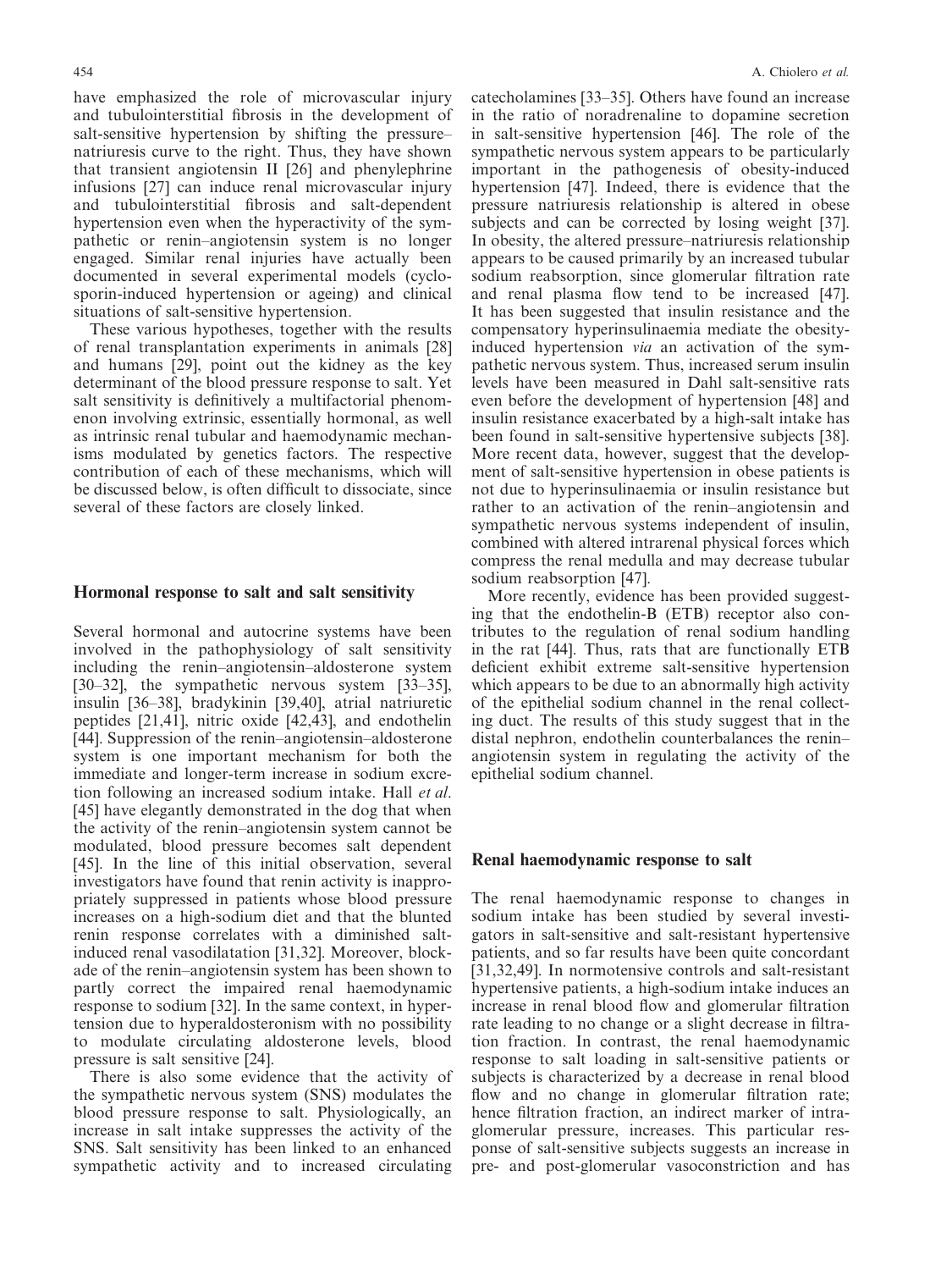been attributed to an inadequate regulation of the renin-angiotensin system [32].

### Renal sodium handling in salt sensitivity

Although increased tubular sodium reabsorption is generally accepted as one of the crucial steps in the genesis of essential hypertension, the renal tubular abnormality (ies) leading to this increased reabsorption has (ve) not yet been elucidated. Recently, the molecular mechanisms of three rare Mendelian forms of hypertension in humans have been elucidated: Liddle's syndrome, the syndrome of apparent mineralocorticoid excess, and glucocorticoid-remediable aldosteronism [50]. In each of these rare diseases, an increased tubular sodium reabsorption by the distal nephron has been documented, leading to a salt-sensitive form of hypertension and confirming the importance of an altered renal sodium handling in the development of hypertension. However, highly prevalent forms of essential hypertension are probably due to different mechanisms although one cannot exclude the possibility that subtle alterations of sodium transport in the distal nephron participate to their pathogenesis. In fact, patients with essential hypertension are devoid of primary disturbances in distal sodium reabsorption. In contrast, there is increasing experimental and clinical evidence that an increased sodium reabsorption in the renal proximal tubule contributes to the development of hypertension [51].

Using lithium clearance as a marker of renal sodium handling by the proximal tubule, we have demonstrated previously in rats [52] as well as in humans [53] that the renal fractional excretion of lithium (FELi) varies in close relation with the fractional excretion of sodium ( $FE_{Na}$ ). Thus, in normotensive subjects and animals receiving a high-salt diet, the FE<sub>Li</sub> increases markedly and in proportion with the  $FE_{Na}$ , leading to a steep  $FE_{Li}/FE_{Na}$  relationship. In hypertensive subjects and various models of hypertension in the rat, this  $FE_{Li}/FE_{Na}$  relationship was significantly flatter, suggesting that on a high-sodium diet, hypertensive animals and humans were not adequately reducing their proximal sodium reabsorption to get rid of the excess of salt. More recently, we have put forward the hypothesis that hypertensive patients able to increase their  $FE_{Li}$  on a high-sodium intake are those with the blood pressure insensitive to salt [54]. In contrast, salt-sensitive hypertensive patients would be those exhibiting an inability to adapt their proximal sodium reabsorption on a high or low sodium diet (Figure 2).

To investigate this hypothesis, we have evaluated prospectively the changes in blood pressure, renal haemodynamics, and segmental renal sodium handling in 38 hypertensive patients and 12 normotensive controls studied after 1 week of a high- and lowsodium diet [54]. In order to avoid any arbitrary definition of salt sensitivity, hypertensive patients were distributed into three tertiles according to the changes in blood pressure from a high- to a low-salt diet. Interestingly, patients in the first tertile, i.e. those with the smallest change in pressure disclosed a pattern of adaptation of proximal sodium reabsorption comparable to that of normotensive controls. In contrast, the most salt-sensitive patients of the third tertile had an inverse pattern with a high  $FE_{Li}$  on low salt and a lower FE<sub>Li</sub> on high salt, suggesting an inappropriate modulation of proximal sodium reabsorption (Figure 3). The blood pressure response to salt correlated positively with age and with the changes in  $FE_{Li}$  and the variations of proximal sodium reabsorption were not related to the changes in renal haemodynamics.

Surprisingly, the renin response to salt was not different in the three tertiles, suggesting that the renin-angiotensin system is not a major determinant of salt sensitivity. However, one has to be cautious



Fig. 2. Schematic representation of our hypothesis suggesting that salt-resistant subjects or patients increase their  $FE_{Li}$  when receiving a high-salt diet whereas salt-sensitive patients are characterized by an inadequate proximal tubular response with no increase in FELi.



Fig. 3. Mean arterial pressure (MAP) and fractional excretion of lithium  $(FE<sub>L</sub>)$  on a low- $(LS)$  and high-salt  $(HS)$  diet. NT: normotensive subjects,  $n = 12$ . HT: hypertensive patients divided in tertiles according to their blood pressure response to salt  $(n=12-13)$ . \* $P < 0.05$ , \*\* $P < 0.01$ , \*\*\* $P < 0.001$  vs LS. Note that salt-resistant patients of the first tertile exhibit salt-induced changes in FELi which are comparable to those of normotensive controls, whereas salt-sensitive patients have an inverse pattern of  $FE_{Li}$  changes.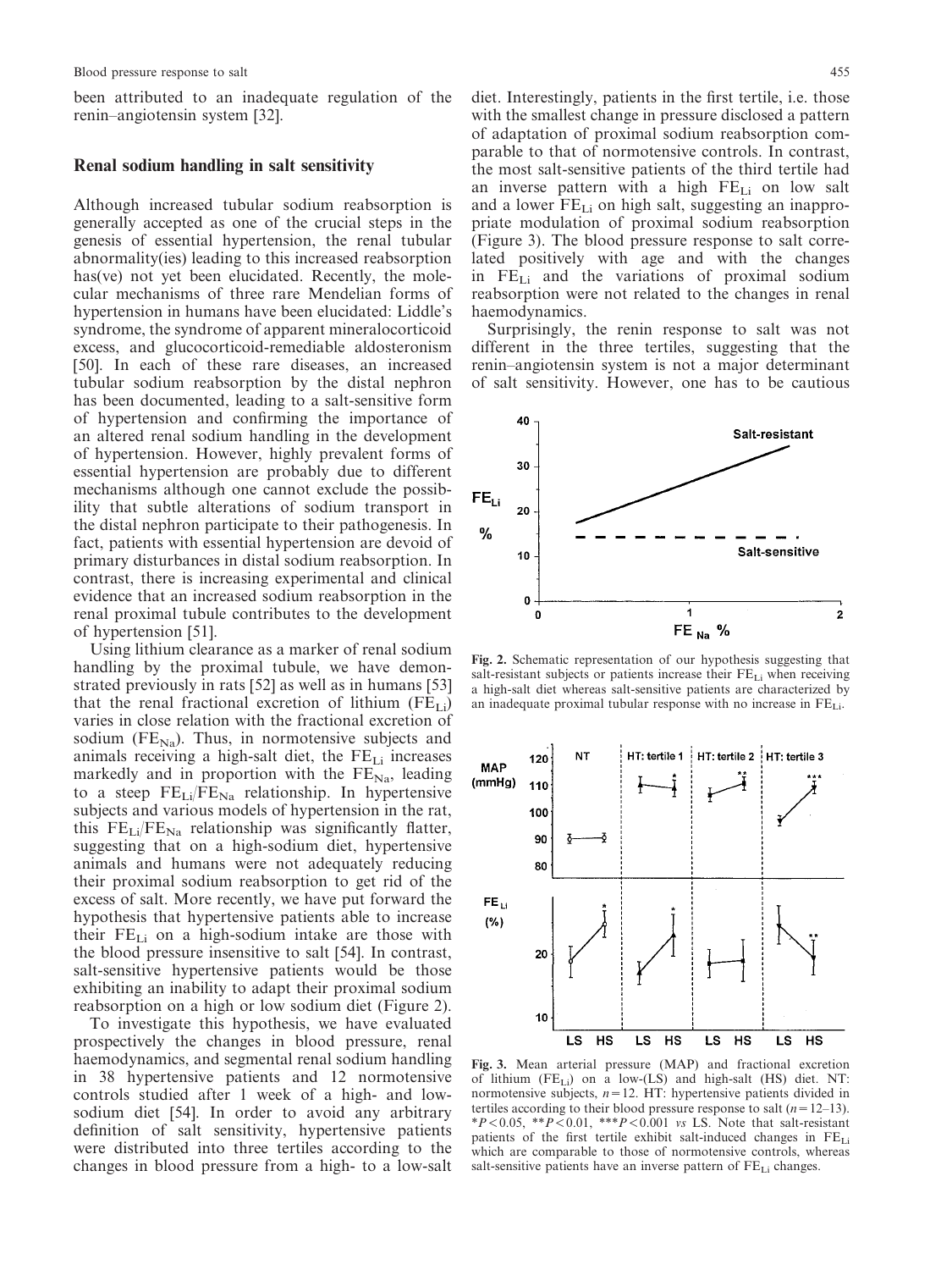with this interpretation because one cannot exclude the possibility that the intrarenal renin-angiotensin system modulates the proximal tubular response to salt [55]. More specific studies, including a specific blockade of the renin-angiotensin system, should be conducted using the same protocol to assess in more details the role of the renin-angiotensin system in regulating the tubular response to salt in salt-resistant and salt-sensitive hypertensive patients. In support of our general hypothesis, Barba et al. [56] have found that salt-sensitive normotensive men have a greater absolute proximal reabsorption of sodium on a high salt diet when compared with salt-resistant men. Taken together, these findings suggest that sodium handling by the proximal tubule is indeed an independent determinant of the sensitivity of blood pressure to salt in hypertension.

#### Genetic component of salt sensitivity

Hypertension is a common but complex genetic disorder with an inheritance of about 30%. Numerous candidate genes have been implicated but a convincing link with blood pressure has been found in only a few cases [57]. In Black Americans, Svetkey et al. [58] have shown that salt sensitivity has also a heritable component. There is a significant familial aggregation of the blood pressure response to sodium restriction and the salt-induced changes in renal sodium handling are more closely correlated in monozygotic than in dizygotic twins [59–61]. Again, several candidate genes have been proposed, but to date, few of these proposals have been confirmed, except for the rare Mendelian forms of hypertension discussed above which produce salt-sensitive forms of hypertension. Among these candidates, polymorphisms in genes encoding for subunits of the cytoskeletal protein, adducin, have been identified in the Milan hypertensive rat strain and in humans. The presence of the polymorphism has been shown to affect kidney function through a modulation of sodium-pump activity characterized by an increased distribution of sodium pumps to the cell membrane [62,63]. Cusi *et al.* [63] have demonstrated that alpha-adducin polymorphism is associated with elevation of blood pressure in some but not all hypertensive patients. It also confers a saltsensitivity phenotype of blood pressure in hypertensive patients and predicts their response to diuretic treatment [63]. Moreover, in patients carrying the polymorphic gene, a low plasma renin activity and an increased proximal tubular sodium reabsorption have been reported, linking this genotype to functional abnormalities of renal sodium reabsorption [64].

## Salt sensitivity: a marker of renal and cardiovascular risk?

Besides its interest for the understanding of the pathophysiology of hypertension, the concept of salt



Fig 4. Kaplan-Meier plots of total cardiovascular events by sodium sensitivity in 156 hypertensive patients followed for 17 years. From reference [17].

sensitivity has gained increasing clinical attention because of the possible association of salt sensitivity with the risk of developing cardiovascular and renal complications. Based on experimental data, Kimura and Brenner [24] have suggested that salt sensitivity is associated with an increased intraglomerular pressure and hence a higher risk of developing glomerulosclerosis and chronic renal failure. This hypothesis has been supported by several clinical observations showing that salt-sensitive patients on a high-salt diet display an increase in filtration fraction and intraglomerular pressure which are potentially deleterious for renal function [35]. Furthermore, salt sensitivity is associated with several features known to confer a greater renal and cardiovascular risk such as microalbuminuria [65], high levels of LDL and  $Lp(a)$  [65], insulin resistance [38], a lack of nocturnal decrease in blood pressure [66], and an increased left ventricular mass [67]. Morimoto *et al.* [68] have followed a group of salt-sensitive and salt-resistant hypertensive patients for 17 years and could demonstrate that salt sensitivity is indeed an independent cardiovascular risk factor  $(Figure 4)$ .

#### **Conclusion**

So far, several pathophysiological mechanisms involving alterations of renal haemodynamics and an impaired tubular regulation of sodium excretion have been proposed to explain the pathogenesis of the blood pressure response to salt. Today, evidence is growing that the renal proximal tubular handling of sodium is a key factor in the pathogenesis of salt sensitivity. More recently, many genes implicated in the renal handling of sodium have been associated with the salt sensitivity of blood pressure, but the puzzle is far from being solved. The development of new molecular techniques and possibly also new physiological tools to investigate in greater details the renal response to sodium should offer the opportunity to revisit the concept of salt sensitivity and give some new, exciting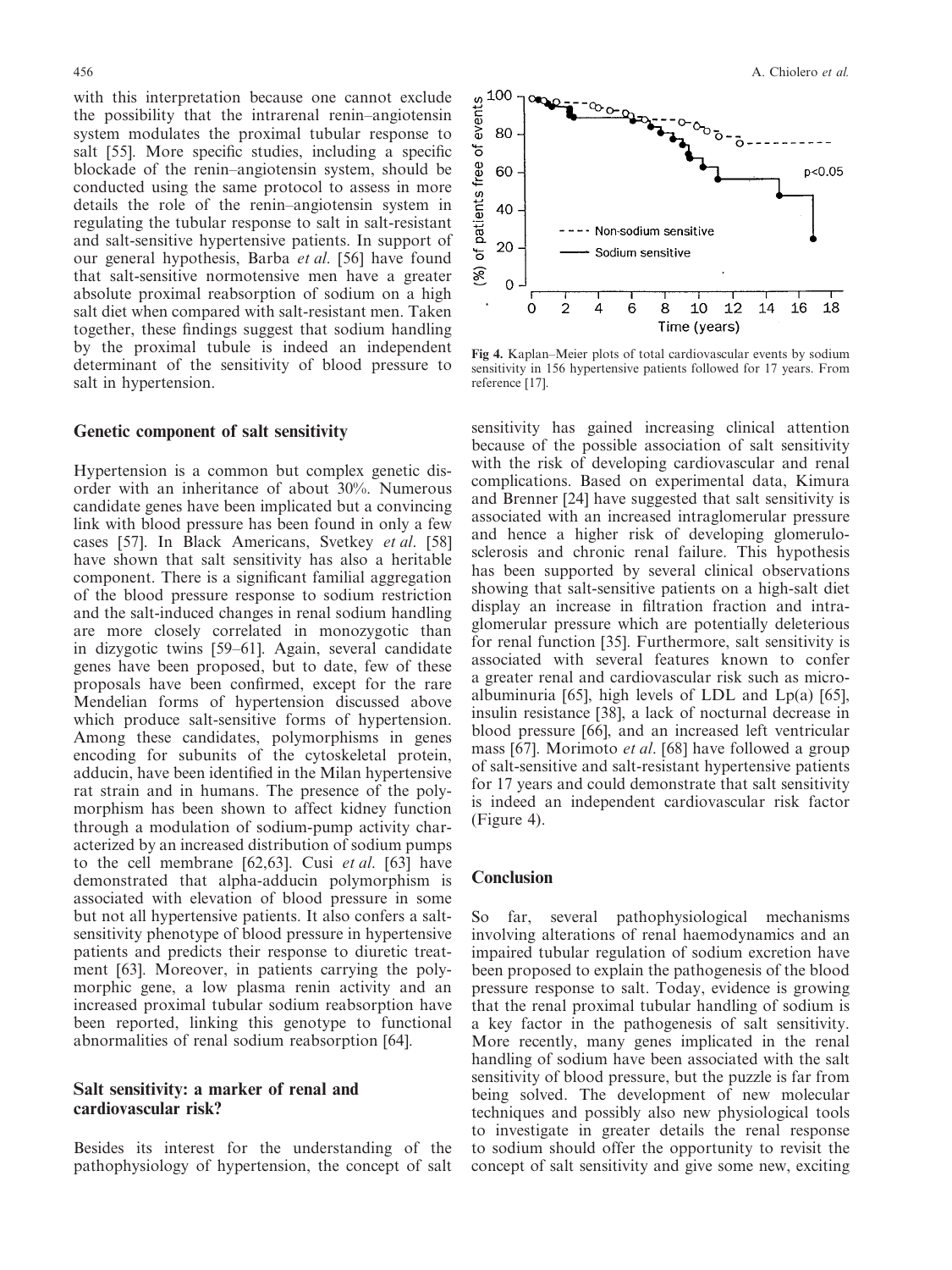Blood pressure response to salt

perspectives for the explanation of the well-known, but still partly mysterious association of salt and blood pressure.

Acknowledgement. This work was supported by a grant of the Fonds National suisse de la Recherche scientifique (Grant # 32-52471.97).

### **References**

- 1. Elliott P, Stamler S, Nichols R et al. for the Intersalt Cooperative Research Group. Intersalt revisited: further analyses of 24 hour sodium excretion and blood pressure within and across populations. *BMJ* 1996; 312: 1249–1253
- 2. McGregor GA. Sodium is more important than calcium in essential hypertension. Hypertension 1985; 7: 628-637
- 3. Tarek FT, McGregor GA. Salt. More adverse effects. Lancet 1996; 348: 250-251
- 4. Kuller LH. Salt and blood pressure. Population and individual perspectives. Am J Hypertens 1997; 10: 29S-36S
- 5. Cutler JA, Follmann D, Elliott P, Suh I. An overview of randomized trials of sodium reduction and blood pressure. Hypertension 1991; 17 [Suppl I]: I-27-I-33
- 6. Midgley JP, Matthew AG, Greenwood CMT, Logan AG. Effect of reduced dietary sodium on blood pressure: A meta-anlaysis of randomized controlled trials. JAMA 1996; 275: 1590-1597
- 7. Graudal NA, Galløe AM, Garred P. Effects of sodium restriction on blood pressure, renin, aldosterone, catecholamines, cholesterol and triglyceride. A meta-analysis. JAMA 1998; 279: 1383-1391
- 8. Alderman MH, Cohen H, Madhavan S. Dietary sodium intake and mortality: the National Health Nutrition Examination Survey (NHANES I). Lancet 1998; 351: 781-785
- 9. De Wardener H, McGregor GA. Sodium intake and mortality. Lancet 1998; 351: 1508
- 10. Engelman K. Sodium intake and mortality. Lancet 1998; 351: 1508-1509
- 11. Guyton AC. Dominant role of the kidneys and accessory role of the whole-body autoregulation in the pathogenesis of hypertension. Am J Hypertens 1989; 2: 575-585
- Kawasaki T, Delea CS, Bartter FC, Smith H. The effect of  $12.$ high-sodium and low-sodium intakes on blood pressure and other related variables in human subjects with idiopathic hypertension. Am J Med 1978; 64: 193-198
- 13. Weinberger MH, Miller JZ, Luft FC, Grim CE, Fineberg NS. Definitions and characteristics of sodium sensitivity and blood pressure resistance. Hypertension 1986; 8 [Suppl II]:  $II-127-II-134$
- 14. Weinberger MH. Sodium sensitivity of blood pressure. Curr Opin Nephrol Hypertens 1993; 2: 935-939
- 15. Pechère-Bertschi A, Maillard M, Stalder H, Brunner HR, Burnier M. Blood pressure and renal hemodynamic response to salt during the normal menstrual cycle. Clin Sci 2000; 98: 697-702
- 16. Denton D. Weisinger R. Mundy NI et al. The effect of increased salt intake on blood pressure of chimpanzees. Nature Med 1995;  $1:1009 - 1016$
- 17. Watt GCM. Does salt-sensitivity exist? Klin Wochenschr 1991; 69 [Suppl XXV]: 30-35
- 18. Gerdts E. Lund-Johansen P. Omvik P. Reproducibility of salt-sensitivity testing using a dietary approach in essential hypertension. *J Hum Hypertens* 1999; 13:  $375-384$
- 19. Campese VM. Salt sensitivity in hypertension. Renal and cardiovascular implications. *Hypertension* 1994; 23: 531–550
- 20. Zoccali C, Mallamaci F, Cuzzola F, Leonardis D. Reproducibility of the response to short-term low salt intake in essential hypertension. J Hypertens 1996; 14: 1455-1499
- 21. Gerdts E, Myking OL, Omvik P. Salt sensitive essential hypertension evaluated by 24 hour ambulatory blood pressure. Blood Press 1994; 3: 375-380
- 22. Lungershausen YK, Howe PRC. Improved detection of a blood pressure response to dietary intervention with 24 hour ambulatory monitoring. Am J Hypertens 1994; 7: 1115-1117
- 23. Burnier M, Monod ML, Chiolero AC, Maillard M, Nussberger J, Brunner HR. Renal sodium handling in acute and chronic salt loading/depletion protocols: The confounding influence of acute water loading. J Hypertens 2000; 18: 1657-1664
- 24. Kimura G, Brenner BM. A method for distinguishing salt-sensitive from non-salt-sensitive forms of human and experimental hypertension. Curr Opin Nephrol Hypertens 1993;  $2.341 - 349$
- 25. Johnson RJ, Schreiner G. Hypothesis: is essential hypertension an acquired tubulointerstitial renal disease? Kidney Int 1997; 52: 1169-1179
- 26. Lombardi D, Gordon KL, Polinsky P, Suga S, Schwartz SM, Johnson RJ. Salt-sensitive hypertension develops after short-term exposure to angiotensin II. Hypertension 1999; 33: 1013-1019
- 27. Johnson RJ, Gordon KL, Suga S, Duijvestijn AM, Griffin K, Bidani A. Renal injury and salt-sensitive hypertension after exposure to catecholamines. Hypertension 1999; 34: 151-159
- 28. Rettig R, Uber A. Hypertension and the kidney: new insights from results of renal transplantation studies. Nephrol Dial Transplant 1995; 10[Suppl. 9]: 9-16
- 29. Guidi E, Menghetti D, Milani S, Montagnino G, Palazzi P, Bianchi G. Hypertension may be transplanted with the kidney in humans: a long-term historical prospective follow-up of recipients grafted with kidneys coming from donors with or without hypertension in their families. J Am Soc Nephrol 1996;  $7.1131 - 1138$
- 30. Laragh JH. The renin system and four lines of hypertension research. Hypertension 1992; 20: 267-279
- 31. Williams GH, Hollenberg NK. Non-modulating hypertension. A subset of sodium-sensitive hypertension. Hypertension 1991; 17 [Suppl I]: I81-I85
- 32. Van Paassen P, de Zeeuw D, Navis G, de Jong PE. Does the renin-angiotensin system determine the renal and systemic hemodynamic response to sodium in patients with essential hypertension? Hypertension 1996; 27: 202-208
- 33. Skrabal F, Herholz H, Neumayr M et al. Salt sensitivity is linked to enhanced sympathetic responsiveness and enhanced proximal tubular response. *Hypertension* 1984: 6: 152-158
- Yo Y, Nagano M, Moriguchi A, Nakamura F et al. Predom-34. inance of nocturnal sympathetic nervous activity in salt-sensitive normotensive subjects. Am J Hypertens 1996; 9: 726-731
- 35. Campese VM, Salt sensitivity in hypertension: renal and cardiovascular implications. Hypertension 1994; 23: 531-550
- 36. Hall JE. Hyperinsulinemia: a link between obesity and hypertension? Kidney Int 1993; 43: 1402-1417
- 37. Rocchini AP, Key J, Bondie D et al. The effect of weight loss on the sensitivity of blood pressure to sodium in obese adolescents. N Engl J Med 1989; 321: 580-585
- 38. Fuenmayor N, Moreira E, Cubeddu LX. Salt sensitivity is associated with insulin resistance in essential hypertension. Am J Hypertens 1998; 11(4 Pt 1): 397-402
- 39. Ferri C, Bellini C, Carlomagno A et al. Urinary kallikrein and salt-sensitivity in essential hypertensive males. Kidney Int 1994; 46: 780-788
- Alfie ME, Yang XP, Hess F, Carretero OA. Salt-sensitive 40. hypertension in bradykinin B2 receptor knockout mice. Biochem Biophys Res Commun 1996; 224: 625-630
- 41. Kohno M, Yasunari K, Murakawa K, Kanayama Y, Matsuura T, Takeda T. Effects of high sodium and low sodium intake on circulating atrial natriuretic peptides in saltsensitive patients with systemic hypertension. Am  $\overline{J}$  Cardiol 1987; 59: 1212-1213
- 42. Barton M, Vos I, Shaw S et al. Dysfunctional renal nitric oxide synthase as a determinant of salt-sensitive hypertension: mechanisms of renal artery endothelial dysfunction and role of endothelin for vascular hypertrophy and glomerulosclerosis. JASN 2000: 11: 835-846
- 43. Fujiwara N, Osanai T, Kamada T, Katoh T, Takahashi K, Okumura K. Study on the relationship between plasma nitrite and nitrate level and salt sensitivity in human hypertension: